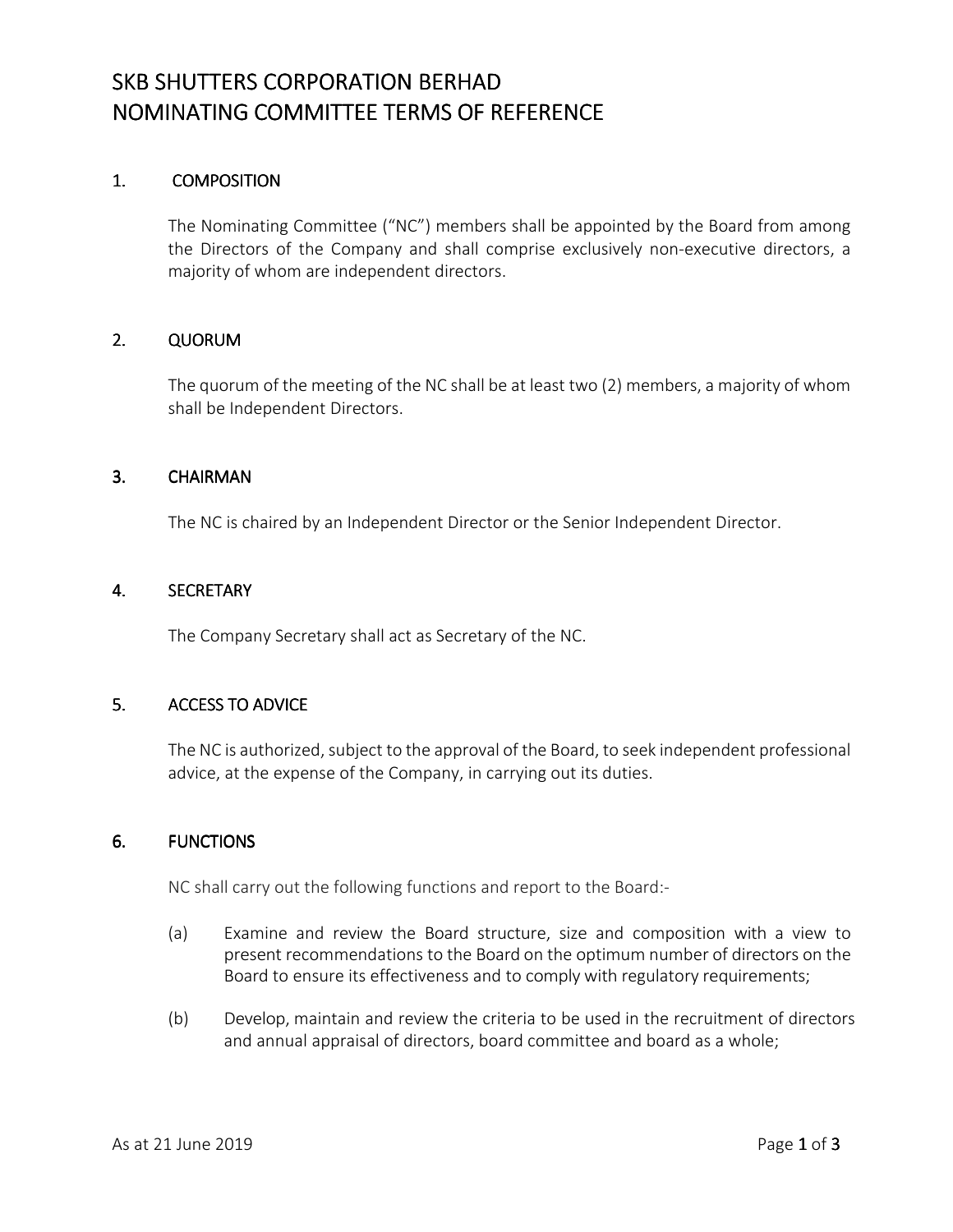# SKB SHUTTERS CORPORATION BERHAD NOMINATING COMMITTEE TERMS OF REFERENCE

- (c) Lead the succession planning and appointment of board members, including Chairman, Managing Director and key senior management;
- (d) Lead the annual review of board effectiveness, ensuring that the performance of each individual director is independently assessed;
- (e) Assess annually the effectiveness and performance of board committees and each of its members to determine whether the board committee and members have carried out their duties in accordance with their terms of reference;
- (f) Assess and recommend to the board the candidature of directors and appointment of directors to board committees based on the individual and the directors' competencies, commitment, contribution and performance;
- (g) Facilitate board induction and orientation of new directors;
- (h) recommend the training needs of Board members based on the annual performance assessment;
- (i) Recommend the Directors for re-election to the Board, based on the individual Directors' annual assessment result to ensure that the performance of the retiring directors are satisfactory;
- (j) Review annually the Board and senior management diversity in skill, experience, age, cultural background and gender;
- (k) Recommend, if applicable, the service and employment contracts of executive directors including their job descriptions & terms of reference;
- (l) Review the candidate recommended by the Managing Director / Executive Director to be appointed and promotion as Senior Management of the Company and to make appropriate recommendation to the Board for approval;
- (m) Report in the annual report, a statement about the activities of the NC in the discharge of its duties for the financial year. Such statement must include information of its review to ensure that each of its directors, chief executive or chief financial officer has the character, experience, integrity, competence and time to effectively discharge his/her role as a director, chief executive or chief financial officer as well as:
	- i. the policy on board composition having regard to the mix of skills, independence and diversity (including gender diversity) required to meet the needs of the company;